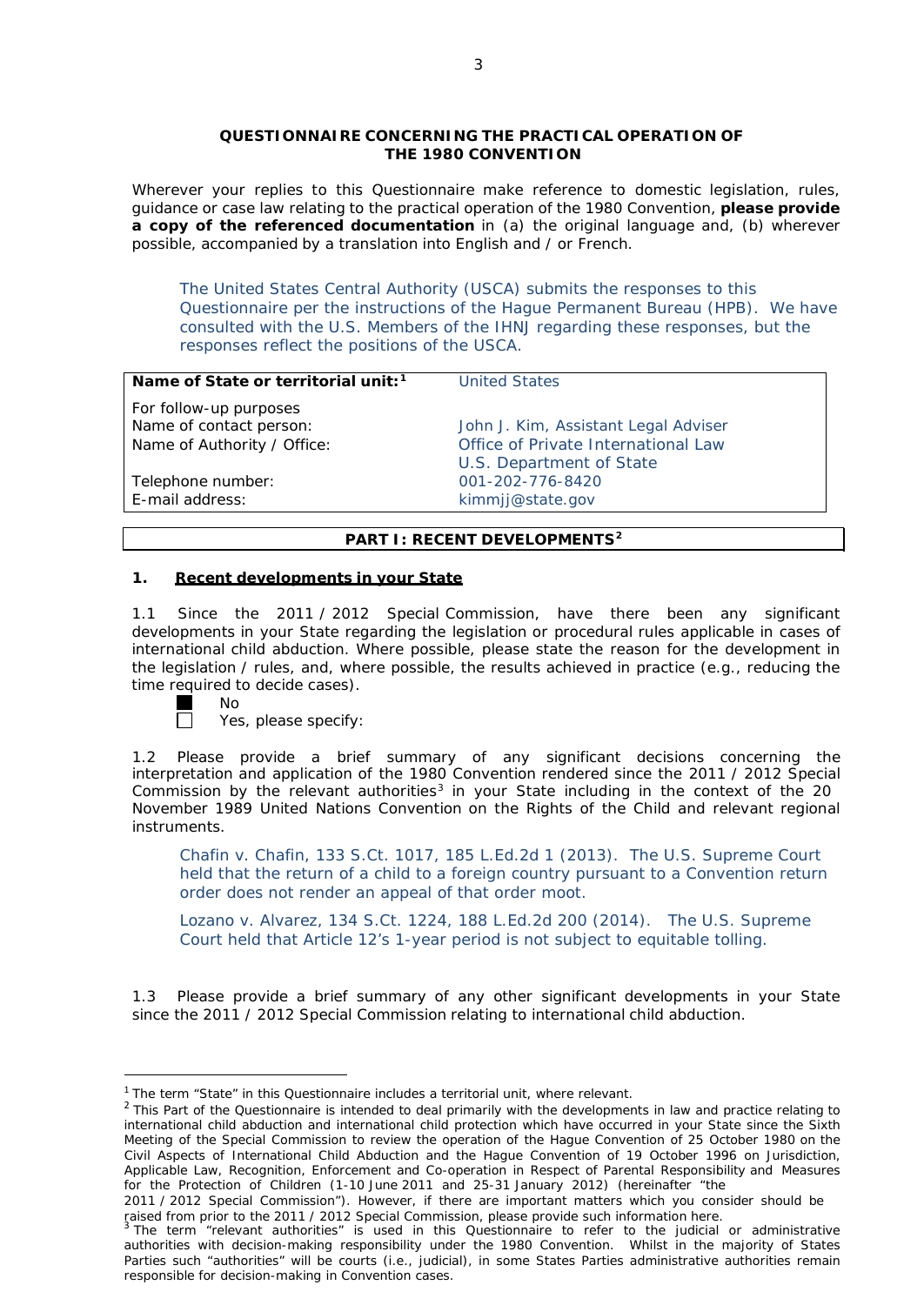In 2014, the International Child Abduction Prevention and Return Act (ICAPRA) was signed into law. This law 1) increases the amount of information the USCA must report to the U.S. Congress annually; 2) requires the Department of State to take actions with respect to countries determined to be demonstrating a pattern of noncompliance as defined in the law, or when a case has been pending for over one year; and 3) mandates collaboration among U.S. government agencies on preventing abduction.

## **2. Issues of compliance**

2.1 Are there any States Parties to the 1980 Convention with whom you are having particular challenges in achieving successful co-operation? Please specify the challenges you have encountered and, in particular, whether the problems appear to be systemic.

 $\mathbb{R}^n$ No m.

Yes, please specify:

We look forward to discussing the challenges of implementation of the Convention at the 2017 Special Commission meetings. Typically, the challenges we observe include delays in the judicial process, difficulties in enforcing return orders, an overly broad interpretation of the exceptions to the obligation to return a child pursuant to the Convention, difficulties in locating abducted children, and occasional problems with communication between central authorities. We look forward to continuing to collaborate on these issues both in the Special Commission meetings and through bilateral communications.

2.2 Are you aware of situations / circumstances in which there has been avoidance / evasion of the 1980 Convention?

No

 $\mathbf{I}$ 

П Yes, please specify:

Please see answer to 2.1

# **PART II: THE PRACTICAL OPERATION OF THE 1980 CONVENTION**

### **3. The role and functions of Central Authorities designated under the 1980 Convention[4](#page-1-0)**

### *In general*

3.1 Have any challenges arisen in practice in achieving effective communication or cooperation with other Central Authorities?

No m.

Yes, please specify:

In general, the USCA enjoys a positive working relationship with corresponding central authorities. We find that communication is efficient when it can be done through emails or telephone calls—rather than by more formal correspondence. In addition, we appreciate when central authorities have the technologies in place to allow for expedient communication. Where possible, we prefer when central authorities are able to send documents via email, rather than relying on a facsimile machine or regular mail.

3.2 Have any of the duties of Central Authorities, as set out in **Article 7** of the 1980 Convention, raised any particular problems in practice either in your State, or in States Parties with whom you have co-operated?

m П

 $\overline{a}$ 

No

Yes, please specify:

3.3 Has your Central Authority encountered any challenges with the application of any of

<span id="page-1-0"></span> $<sup>4</sup>$  See also Section 5 below on "Ensuring the safe return of children" which involves the role and functions of</sup> Central Authorities.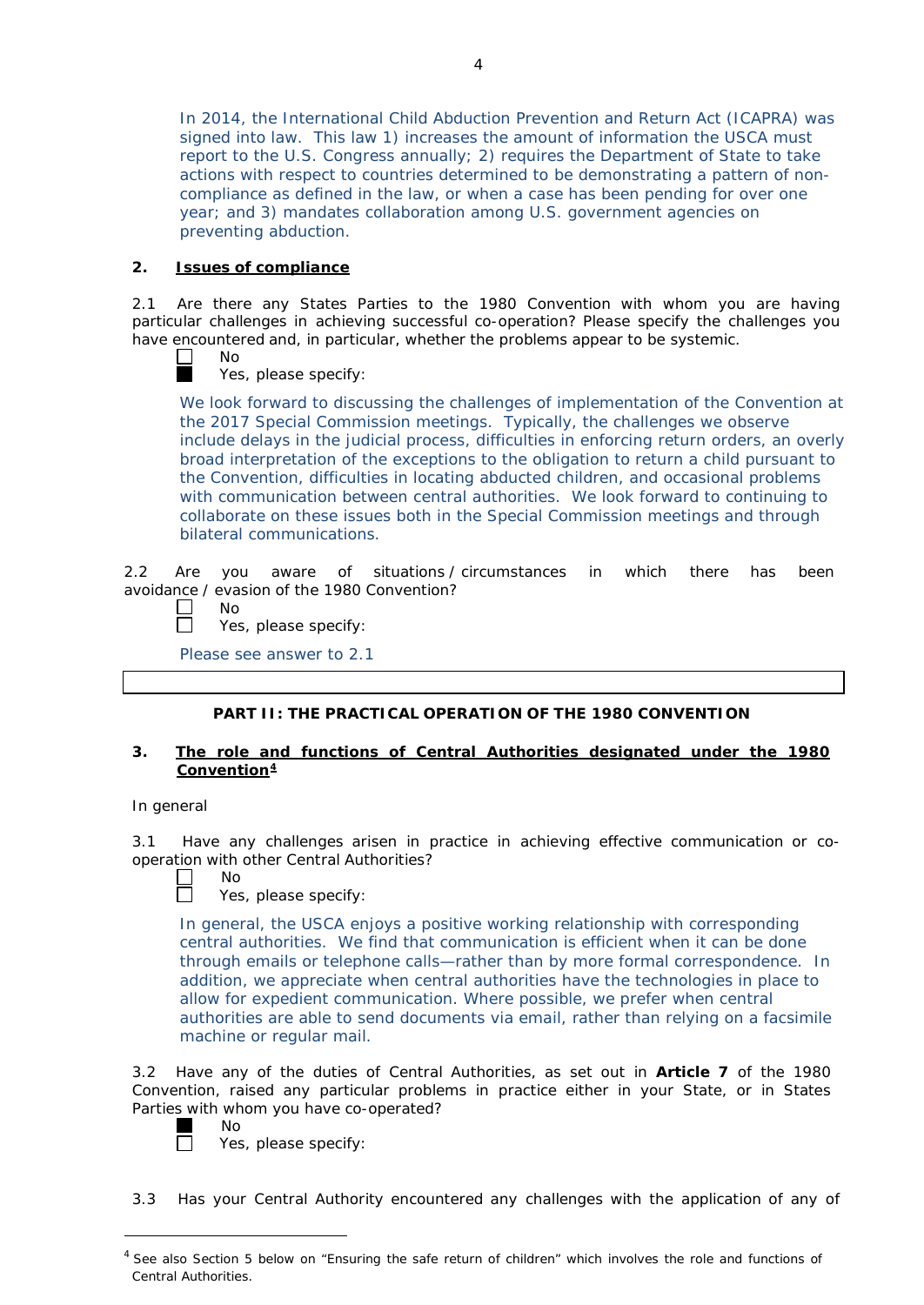the 1980 Convention provisions? If so, please specify.

No

Yes, please specify:

Because of our federal system, under which family law is governed by each state, the USCA is not able to provide Article 15 letters for applicants. Applicants may be able to obtain Article 15 letters from a competent authority in the appropriate U.S. state. Alternatively, an attorney licensed to practice in the relevant state may be able to provide the court with the information it needs about state law regarding rights of child custody.

### *Legal aid and representation*

3.4 Do the measures your Central Authority takes to provide or facilitate the provision of legal aid, legal advice and representation in return proceedings under the 1980 Convention (**Art. 7(2)-(g)**) result in delays in proceedings either in your own State, or, where cases originate in your State, in any of the requested States you have dealt with?

- $\Box$ No
- $\Box$ Yes, please specify:

Notwithstanding the United States' reservation declaring that it is not bound to assume any of the costs referred to in Article 26, the USCA attempts to help applicants in finding counsel in the United States to represent them on a pro bono or reduced fee basis. The Department maintains an all-volunteer national attorney network called the Hague Convention Attorney Network (HCAN). Upon request from the applicant, the Department asks HCAN attorneys to consider representing applicants in Hague Abduction Convention return and access cases in the United States. To qualify for pro bono, reduced-fee, or full-fee legal assistance, applicants provide financial information to the USCA, however, HCAN attorneys may request additional information. Eligibility for pro bono or reduced-fee assistance is based on the U.S. poverty guidelines used by U.S. citizens seeking legal aid in civil cases.

Once the Department identifies available and interested HCAN attorneys or legal assistance organizations in the jurisdiction where the child is located, the USCA provides the attorneys' contact information to the applicant through the foreign central authority. Applicants contact the attorney(s) to discuss the case and to determine whether the applicant will retain the attorney to file the Convention petition with the court. The USCA can arrange telephone translation services to facilitate the applicant and prospective attorney communication at no cost to applicants or attorneys.

Although the USCA assists in identifying potential attorneys, it is up to the applicant to decide whether to retain the services of any identified attorney as well as the attorney to decide whether to represent the applicant.

The USCA occasionally encounters delays in finding available attorneys. The petition for return or access must be filed in the jurisdiction where the child is located. If a child is located in an area in which we have fewer HCAN attorneys there may be a delay in identifying available counsel.

The USCA has also observed delays between our sending the list of attorneys to the requesting central authority and the parent contacting the attorney(s) on the list. If requesting central authorities encounter such delays, the USCA is available to discuss ways to resolve them. These solutions may include, but are not limited to, providing telephone interpretation and confirming contact information for attorneys.

3.5 Are you aware of any other challenges in your State, or, where cases originate in your State, in any of the requested States you have dealt with, regarding the obtaining of legal aid, advice and  $\ell$  or representation for either left-behind parents or taking parents?<sup>[5](#page-2-0)</sup>

<span id="page-2-0"></span><sup>&</sup>lt;sup>5</sup> See paras 1.1.4 to 1.1.6 of the "Conclusions and Recommendations of the Fifth Meeting of the Special Commission to review the operation of the *Hague Convention of 25 October 1980 on the Civil Aspects of International Child Abduction* and the practical implementation of the *Hague Convention of 19 October 1996 on Jurisdiction, Applicable Law, Recognition, Enforcement and Co-operation in Respect of Parental Responsibility and Measures for the Protection of Children* (30 October – 9 November 2006) (hereinafter referred to as the ["Conclusions](https://assets.hcch.net/upload/concl28sc5_e.pdf) and Recommendations of the 2006 [Special Commission"](https://assets.hcch.net/upload/concl28sc5_e.pdf)) and paragraphs 32 to 34 of the [Conclusions](https://assets.hcch.net/upload/wop/concl28sc6_e.pdf) and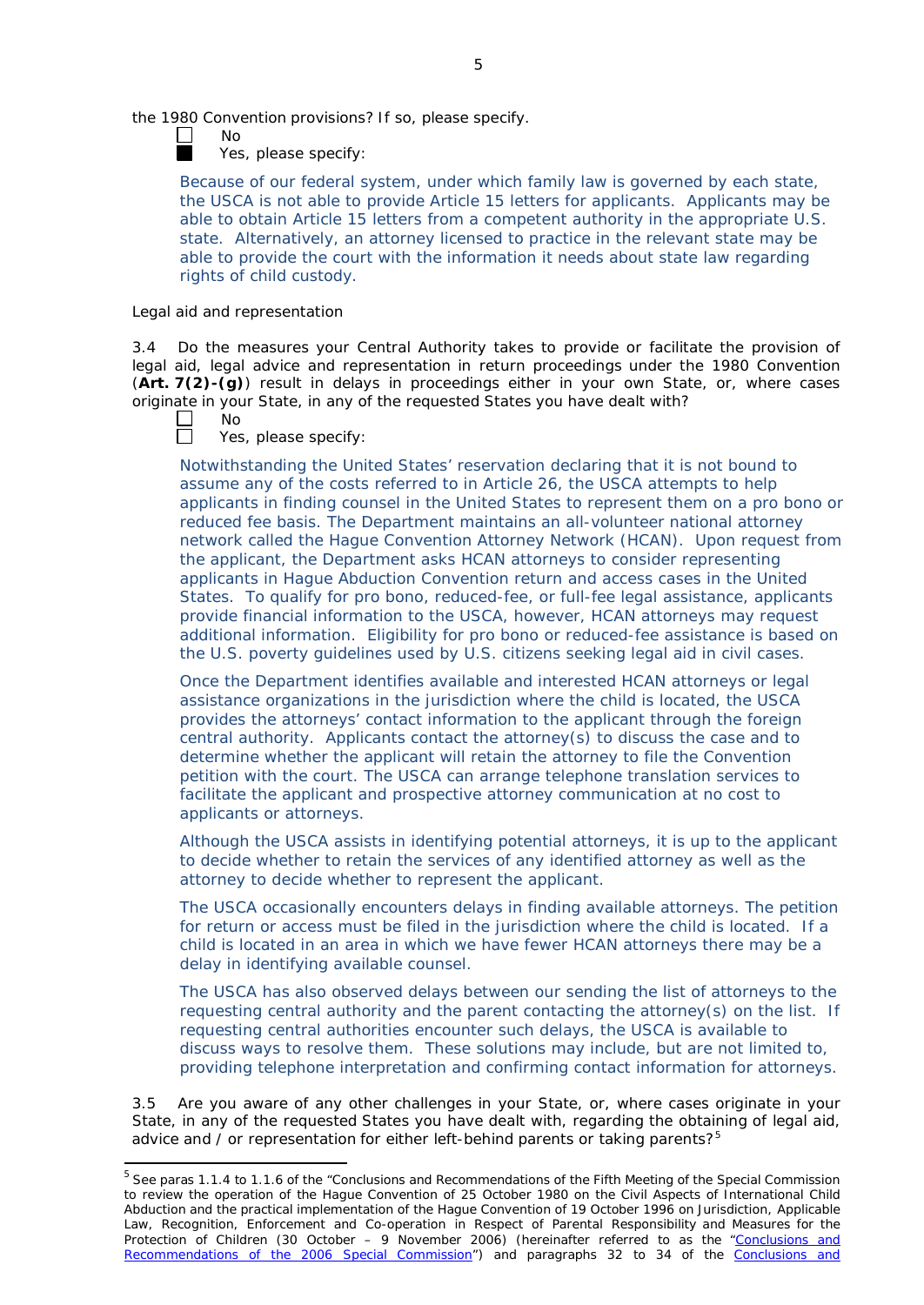No Yes, please specify:

Please see our answer to 3.4

#### *Locating the child*

3.6 Has your Central Authority encountered any challenges with locating children in cases involving the 1980 Convention, either as a requesting or requested State?<br>  $\Box$  No



No

Yes, please specify the challenges encountered and what steps were taken or are considered to be taken to overcome these challenges:

In the vast majority of cases, the USCA is able to quickly locate missing children in the United States, usually within 30 days of receiving a complete application from the requesting central authority. In cases where children have been removed from the United States, there are several countries who have not been able to locate the subject child(ren) in a timely manner.

3.7 Has your Central Authority worked with any external agencies to discover the whereabouts of a child wrongfully removed to or retained within your State (*e.g.*, the police, Interpol, private location services)?<br>  $\Box$  No



Yes, please share any good practice on this matter:

The United States' implementing legislation, the International Child Abduction Remedies Act, or ICARA, mandates that law enforcement and other organizations in federal and state governments assist with the USCA's location efforts. The Department therefore has various resources at its disposal to locate children in the United States. In addition to access to public records databases, the Department often works with local authorities within the United States to ascertain the location of a child and taking parent. These authorities may include missing persons clearinghouses, and states' attorney general's offices or law enforcement organizations who conduct a variety of checks available to them. The Department also works with Interpol, the U.S. Department of Health and Human Services, and the National Center for Missing and Exploited Children (NCMEC), an NGO in the United States, to locate children.

*Information exchange, training and networking of Central Authorities*

3.8 Has your Central Authority shared its expertise with another Central Authority or benefited from another Central Authority sharing its expertise with your Central Authority, in accordance with the Guide to Good Practice - Part I on Central Authority Practice?<sup>[6](#page-3-0)</sup>

 $\Box$ 

l

No Yes, please specify:

The USCA regularly meets with our central authority partners to share our experiences. When we host representatives of a foreign central authority, we often arrange for them meet with U.S. judges, NGOs, child welfare agencies, and family law practitioners in addition to the staff of the USCA to help explain the larger context of the U.S. legal system as well as the workings of the USCA itself in processing Convention cases. We also regularly schedule working level meetings between abduction officers in the USCA and their counterparts in our partner central authorities. These meetings may be in person or through digital videoconferencing or teleconferences. We also regularly attend conferences and meetings with other central authority participants so we can enjoy both formal and informal networking and information sharing.

[Recommendations](https://assets.hcch.net/upload/wop/concl28sc6_e.pdf) of the Special Commission to review the operation of the Hague Convention of *19 [October](https://assets.hcch.net/upload/wop/concl28sc6_e.pdf) 1980 on Jurisdiction, Applicable law, Recognition, Enforcement and [Co-operation in Respect of](https://assets.hcch.net/upload/wop/concl28sc6_e.pdf) Parental [Responsibility](https://assets.hcch.net/upload/wop/concl28sc6_e.pdf) and Measures for the [Protection of](https://assets.hcch.net/upload/wop/concl28sc6_e.pdf) Children* (1-10 June 2011 and 25-31 January 2012) (hereinafter the "C&R of the 2011/2012 Special Commission") (available on the Hague Conference website at

<sup>&</sup>lt; [www.hcch.net](http://www.hcch.net/) > under "Child Abduction Section" then "Special Commission meetings").

<span id="page-3-0"></span> $6$  Available on the Hague Conference website at < [www.hcch.ne](http://www.hcch.net/)t > under "Child Abduction Section" then "Guides to Good Practice". See, in particular, Chapter 6.5 on twinning arrangements.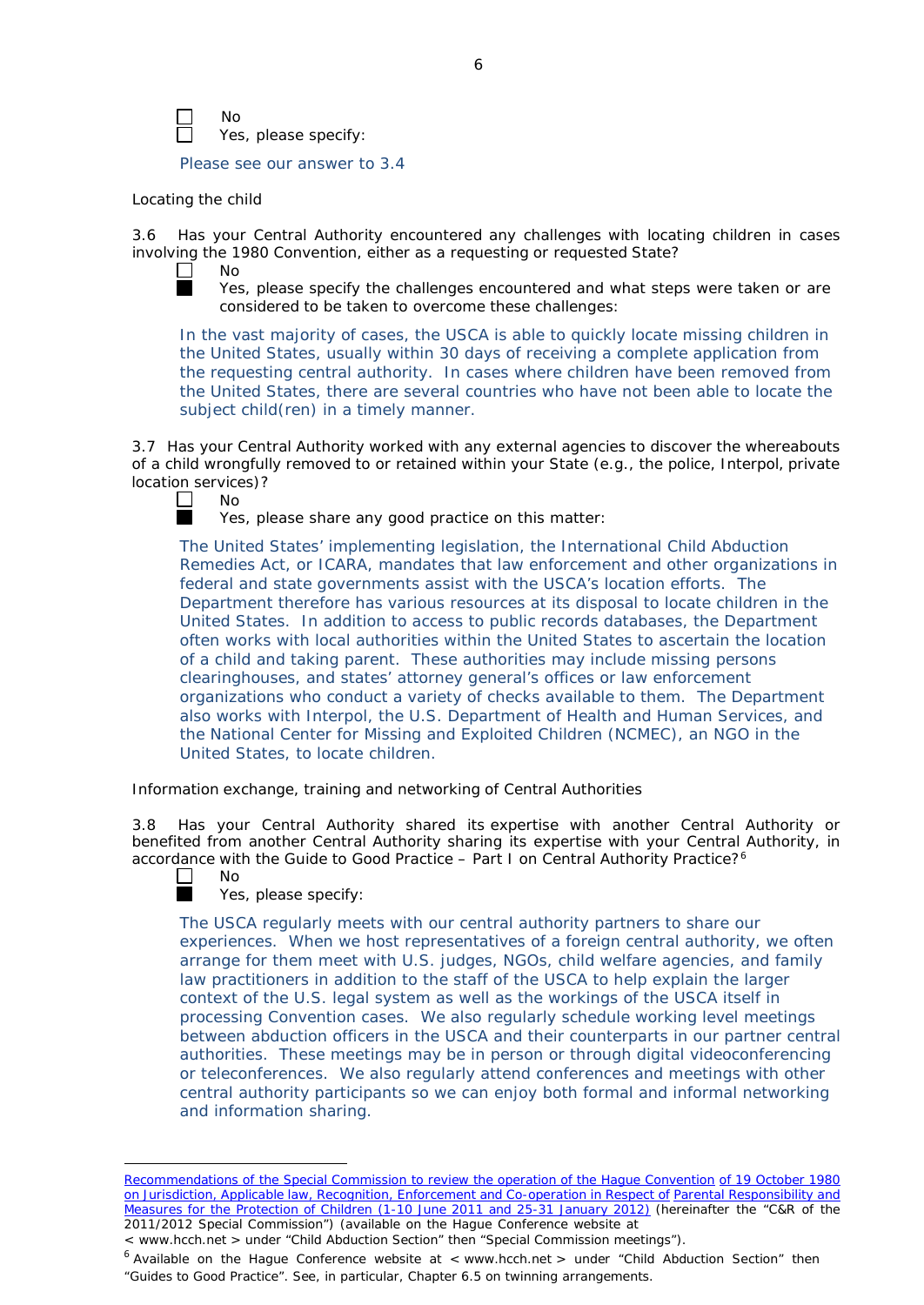3.9 Has your Central Authority organised or participated in any other networking initiatives between Central Authorities such as regional meetings via conference call or videoconference?



No

Yes, please specify:

The USCA regularly participates in regional meetings with other central authorities both in person and through videoconferencing or conference calls. We also participate regularly in conferences and seminars related to international child abduction that give us an opportunity to network with our central authority counterparts.

### *Statistics[7](#page-4-0)*

3.10 If your Central Authority does not submit statistics through the web-based INCASTAT database, please explain why.

The United States utilizes existing internal case management applications for the purpose of recording and monitoring child abduction, access, and prevention cases, which can also be used to provide statistics. Because of our large case numbers, it would be too great an administrative burden to provide statistics in a different format.

### *Prompt handling of cases*

No

3.11 Does your Central Authority have mechanisms in place to ensure the prompt handling of cases?



Yes, please specify:

There are several ways in which the USCA endeavors to handle cases quickly. First, the USCA has established policies and practices that require USCA staff to complete tasks within a specified timeframe. Additionally, the establishment of these policies and practices allows for consistent handling of cases between current officers and in the event of staff turnover. Second, the International Child Abduction Remedies Act (ICARA), the implementing legislation for the Convention in the United States, includes authorization for law enforcement to share location information with the USCA, and for the USCA to use a U.S. federal database to assist in the location of children. Finally, the USCA generally sends a letter to judges hearing Convention cases in the United States reminding them that, among other features, the Convention requires prompt decisions. The letter also includes information about the International Hague Network of Judges, and instructions on how a judge may contact a U.S. Hague Network Judge. The USCA also continually reviews and adjusts its internal processing guidelines and resources as necessary to ensure applications are processed as quickly as possible.

3.12 If your Central Authority is experiencing delays in handling cases please specify the main reasons for these delays:

Though the USCA strives to process cases as promptly as possible, we can occasionally experience delays. Please see our response to question 3.4 for an explanation of potential delays with legal assistance in the United States. Other potential delays include waiting for parents to submit documentation and occasional delays in the location of children.

### **4. Court proceedings & promptness**

4.1 Has your State limited the number of judicial or administrative authorities who can hear return applications under the 19[8](#page-4-1)0 Convention (*i.e.*, concentration of jurisdiction")?<sup>8</sup>

 $\Box$ Yes

<span id="page-4-0"></span> <sup>7</sup> See paras 1.1.16 to 1.1.21 of the Conclusions and Recommendations of the <sup>2006</sup> Special Commission (*supra.* note 5).

<span id="page-4-1"></span><sup>8</sup> See, *The Judges' [Newsletter](https://www.hcch.net/en/instruments/conventions/publications2/judges-newsletter)* on International Child Protection – Vol. XX / [Summer-Autumn](https://assets.hcch.net/upload/newsletter/nl2013tome20en.pdf) 2013 the special focus of which was "Concentration of jurisdiction under the *Hague Convention of 25 October 1980 on the civil aspects of International Child Abduction* and other international child protection instruments".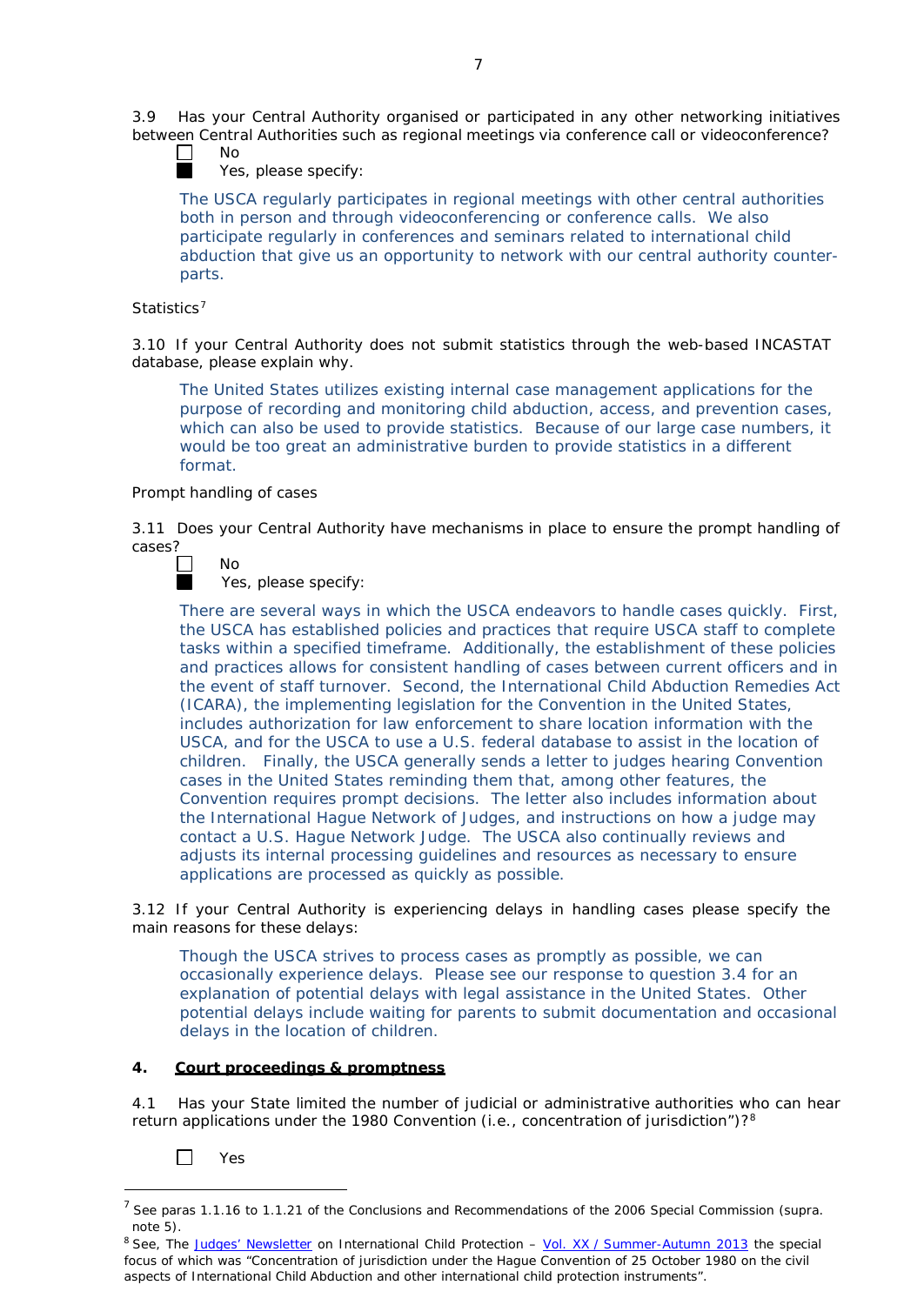No, please indicate if such arrangements are being contemplated:

Our implementing legislation does not provide for the concentration of jurisdiction for Hague Convention cases. However, the USCA has a robust judicial training program that reaches out whenever a judge is assigned to a Convention case to provide basic information about the Convention and contact information for our office and our Hague Network Judges.

Does your State have mechanisms in place to handle return decisions within six weeks (*e.g.*, production of summary evidence, limitation of appeals, swift enforcement)?



No

Yes, please explain:

The USCA informs judges hearing a Hague Convention case of the Convention's goal of prompt resolution of cases. Whenever possible, the USCA and our Network Judges participate in training for judges on the Hague Abduction Convention, including the Convention's goal of resolving cases without delay. The USCA has information specifically for judges and lawyers available on its website that details the requirements of the Convention. U.S. Network Judges are available to assist U.S. judges hearing Hague Convention cases to answer appropriate questions about the operation of the Convention. Moreover, appeals are limited, and appellate courts generally only review questions of law, not of fact. Additionally, it is important to remember that numerous factors may affect the length of judicial proceedings.

4.3 If your response to the previous question is No, does your State contemplate implementing mechanisms to meet the requirement of prompt return under the 1980 Convention (*e.g.*, procedures, bench-books, guidelines, protocols)?

- $\mathcal{L}$ No, please explain:  $\frac{N}{n}$ Yes, please explain:
- N/A

4.4 If your State is experiencing delays in handling return decisions please specify the main reasons for these delays:

In the United States, court orders are directly enforceable. Accordingly, for the most part, returns are enforced without delay.

4.5 Do your courts regularly order immediate protective measures when initiating the return procedure, so as to prevent a new removal and minimize the harm to the child (*e.g.*, prohibit removal of the child from the jurisdiction, retain documentation, grant provisional access rights to the left-behind parent)?

No, please explain:

 $\Box$ Yes, please explain:

Such measures are within the sole discretion of the court. Courts may order such measures where appropriate.

4.6 Do your courts make use of direct judicial communications to ensure prompt proceedings?

ш Yes  $\Box$ 

No, please explain:

4.7 If your State has not designated a sitting judge to the International Hague Network of Judges does your State intend to do so in the near future?

Yes

П No, please explain:

N/A

4.8 Please comment upon any cases (whether your State was the requesting or requested State), in which the judge (or decision-maker) has, before determining an application for return, communicated with a judge or other authority in the requesting State regarding the issue of the child's safe return. What was the specific purpose of the communication? What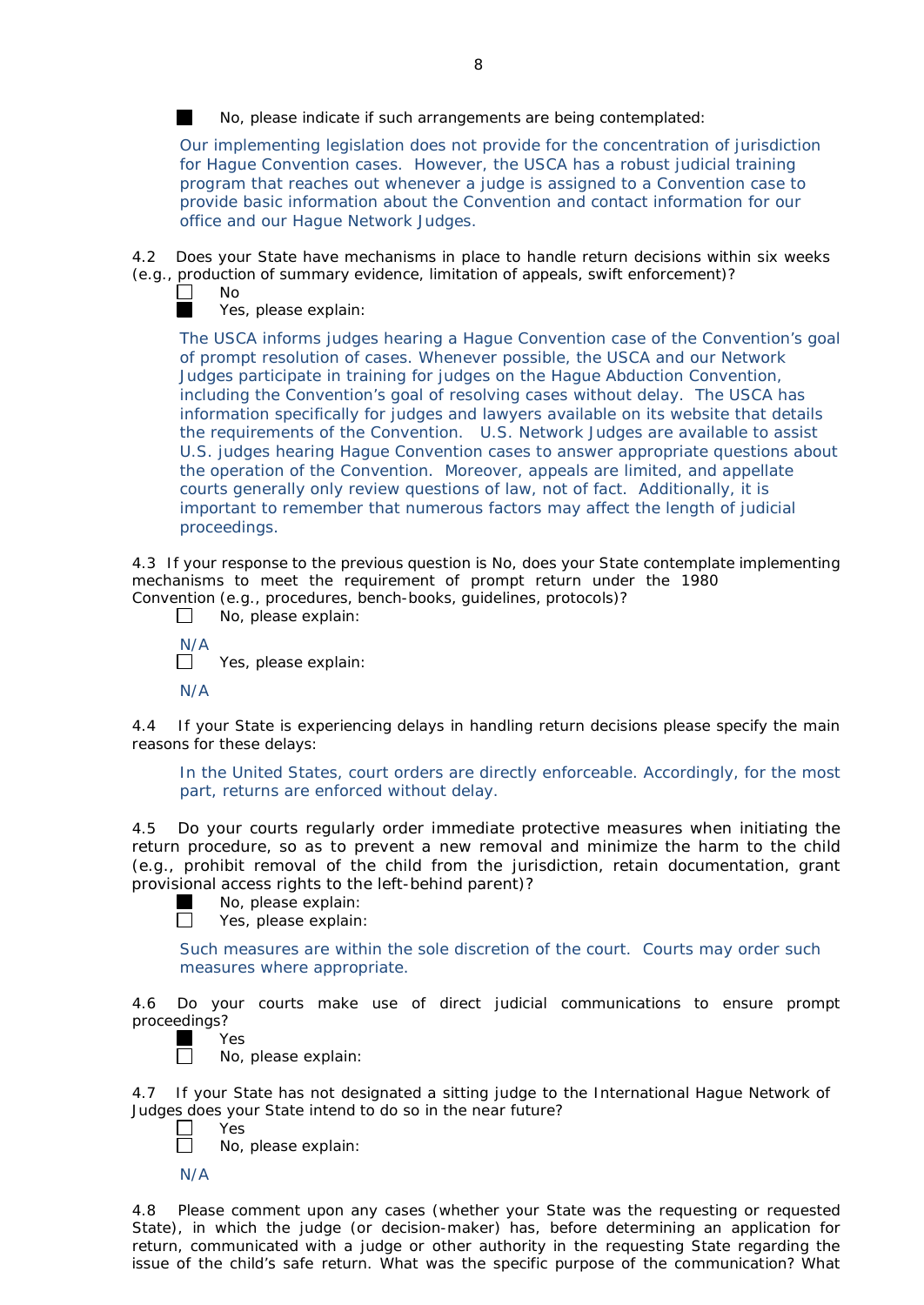was the outcome?

The USCA is not always informed about the nature of the conversations. However, the following are examples of the purposes of such communication:

- For a foreign judge considering return to the United States to understand any domestic criminal charges lodged against a party and general principles of criminal procedure in the United States.
- For a foreign judge to understand how relevant protective measures may be made enforceable in the United States.
- For a foreign or U.S. judge to understand what services or facilities may be available to a returning child and/or taking parent.
- In cases where the left behind parent's right of custody is based upon court order or judgment, the U.S. Network judges may be able to assist by communicating with the domestic judge's office about the need to promptly set a hearing.

## **5. Ensuring the safe return of children**[9](#page-6-0)

*Methods for ensuring the safe return of children[10](#page-6-1)*

5.1 What measures has your Central Authority taken to ensure that the recommendations of the 2006 and 20[11](#page-6-2) / 2012 Special Commission meetings<sup>11</sup> regarding the safe return of children are implemented?

The USCA implements many of the Conclusions and Recommendations referenced above including:

- The USCA facilitates the use of direct judicial communication through the U.S. Network judges.
- The USCA provides general information to left-behind parents in the United States about criminal proceedings, including the fact that criminal charges may impact a Hague Convention proceeding. Ultimately, only the prosecutor has the discretion to bring or to withdraw criminal charges against a taking parent.
- The USCA connects parents with the National Center for Missing and Exploited Children for a variety of services, including reunification assistance.
- The USCA provides parents with information on local child protective services agencies and, where appropriate, contacts those agencies to alert them to a return of a child to the United States.
- When a child wrongfully removed to or retained in the United States is ordered returned to the requesting country, the USCA is available to help facilitate a safe return by working with appropriate parties to ensure the logistics of the return are considered, such as who will escort the child and whether the child has the necessary documents to travel. The USCA may coordinate with the requesting central authority, the corresponding Consulate, and law enforcement, to help ensure the smooth return of the child.

5.2 In particular, in a case where the safety of a child is in issue and where a return order has been made in your State, how does your Central Authority ensure that the appropriate child protection bodies in the *requesting* State are alerted so that they may act to protect the welfare of a child upon return (until the appropriate court in the requesting State has been effectively seised)?

When the USCA is made aware that the return of a child has been ordered, we

<span id="page-6-0"></span> <sup>9</sup> See **Art. 7(2)** *h)* of the 1980 Convention.

<span id="page-6-1"></span><sup>&</sup>lt;sup>10</sup> Where relevant, please make reference to the use of undertakings, mirror orders and safe harbour orders and other such measures in your State.

<span id="page-6-2"></span><sup>11</sup> See the Conclusions and [Recommendations](https://assets.hcch.net/upload/concl28sc5_e.pdf) of the Special Commission of 2006 (*supra.* note 5) at paras 1.1.12 and 1.8.1 to 1.8.2 and 1.8.4 to 1.8.5 and the Appendix to the Conclusions and Recommendations and the [Conclusions and Recommendations of the 2011](https://assets.hcch.net/upload/wop/concl28sc6_e.pdf) / 2012 Special Commission (*supra.* note 5).at paras 39-43.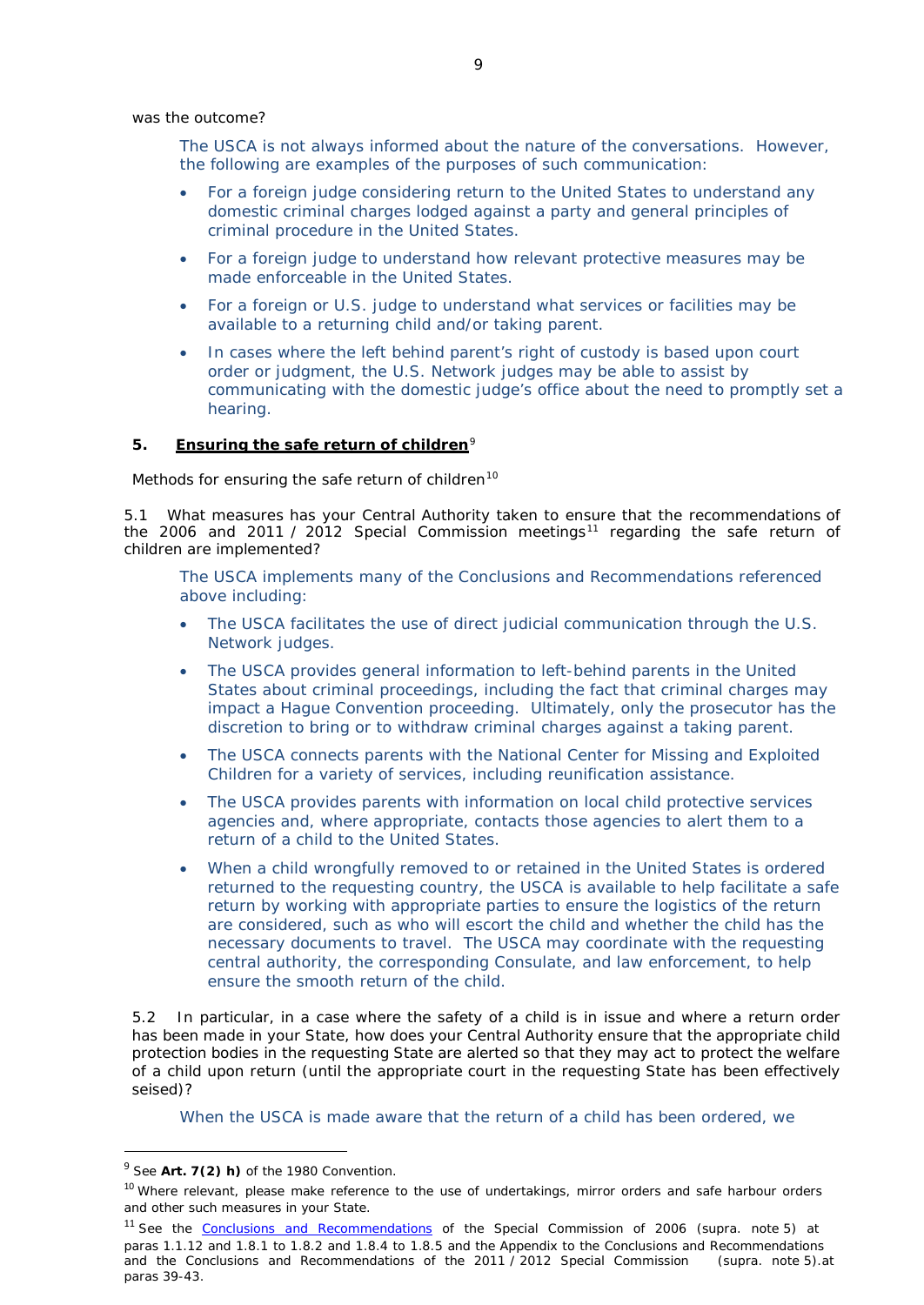inform the requesting central authority and provide a copy of the order, and can relay any requests for assistance made by the applicant or the applicant's attorney.

5.3 Where there are concerns in the requested State regarding possible risks for a child following a return, what conditions or requirements can the relevant authority in your State put in place to minimise or eliminate those concerns?

Within the United States, each state in the United States has a child protection system in which judges and child welfare authorities work together to identify the appropriate services for each family. Interventions range from parenting classes to placement in foster care, depending on the facts of the case, including the needs of the children. Additionally, judicial communication between states, upon request from a judge, may minimize concerns. The USCA has helpful resources listed on its website.

### *Use of the 1996 Convention to ensure a safe return*

5.4 If your State is not Party to the 1996 Convention, is consideration being given to the possible advantages of the 1996 Convention in providing a jurisdictional basis for urgent protective measures associated with return orders (**Arts 7 and 11**), in providing for their recognition by operation of law (**Art. 23**), and in communicating information relevant to the protection of the child (Art. 34)?<br>  $\Box$  No



No

Yes, please explain:

The United States is currently considering whether to become party to the 1996 Child Protection Convention. The Uniform Law Commission in the United States has adopted proposed amendments to the uniform state law that would assist in implementing that Convention – the Uniform Child Custody Jurisdiction and Enforcement Act (UCCJEA). In the meantime, U.S. state courts, through the current version of the UCCJEA, may already have the authority to recognize a foreign order of child custody and access as long as there was due process in the underlying proceeding. Additionally, state courts in the United States may take emergency jurisdiction to effectuate certain protective measures.

#### *Protection of primary carer*

5.5 Are you aware of cases in your State where a primary carer taking parent, for reasons of personal security (*e.g.*, domestic or family violence, intimidation, harassment, etc.) or others, has refused or has not been in a position to return with the child to the requesting State? How are such cases dealt with in your State? Please explain and provide case examples where possible.

The USCA is not generally directly involved in the parent's return to the requesting state. The parent may raise these issues with the court during the Convention proceeding. The court has broad discretion to issue orders containing provisions to protect the welfare of the parties and the child(ren). For example, the judge can make detailed orders about who is to travel with the child, where the child shall be picked up, who shall be present at the handover of the child, etc. In the United States, judges have discretion to engage in direct judicial communications to facilitate this process.

5.6 In particular, would your authorities consider putting in place measures to protect the primary carer upon return in the requesting State as a mean to secure the safe return of the child? Please explain and provide case examples where possible.

Judges in the United States may make detailed return orders. Where supported by law and fact, an order might include measures aimed at protecting the safety of the parent and the child. The USCA can coordinate with the central authority of the receiving state for certain arrangements related to safe return of the family.

### *Post-return information*

5.7 In cases where measures are put in place in your State to ensure the safety of a child upon return, does your State (through the Central Authority, or otherwise) attempt to monitor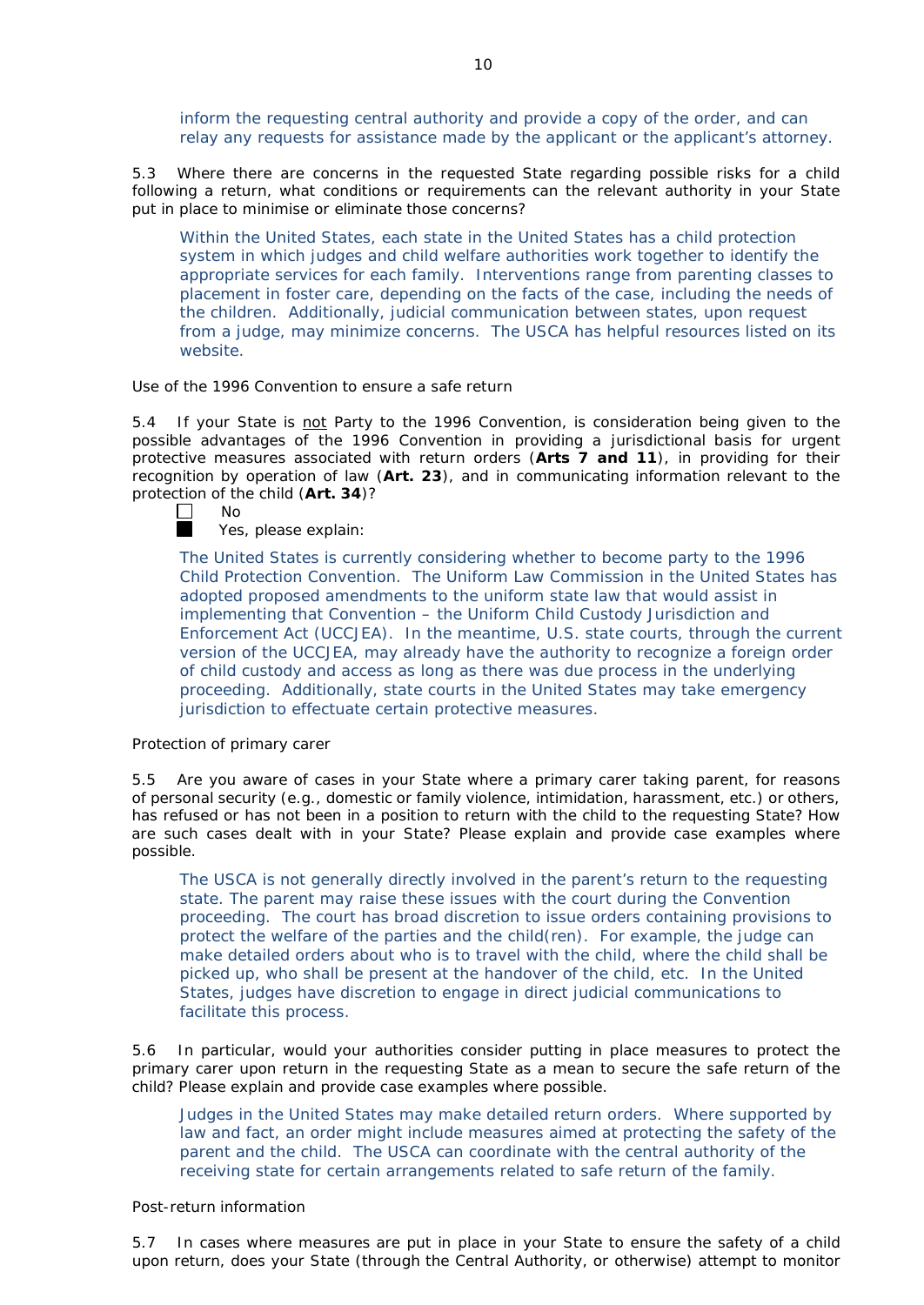the effectiveness of those measures upon the child's return? Would you support a recommendation that States Parties should co-operate to provide each other with follow-up information on such matters, insofar as is possible?

The USCA will help work with foreign central authorities and parents to coordinate the safe return of a child pursuant to the 1980 Convention, as detailed in the answer to question 5.1. Once the child is returned to the United States, the case is a matter for the state courts and local child welfare agencies. Generally, the USCA only receives post-return information from a parent on a voluntary basis. The United States does not support requiring post-return reporting.

5.8 If your State is not Party to the 1996 Convention, is consideration being given to the possible advantages of the 1996 Convention in providing a jurisdictional basis for requesting a report on the situation of the child upon return to the State of habitual residence (**Art. 32- (a)**)?

### No  $\Box$

Yes, please explain:

The United States is considering whether to become party to the 1996 Child Protection Convention.

## **6. Voluntary agreements and mediation**

6.1 How does your Central Authority (either directly or through any intermediary) take, or is it considering taking, appropriate steps under **Article 7-(c)** to secure the voluntary return of the child or to bring about an amicable resolution of the issues? Please explain:

The USCA long established practice, except in instances where we are concerned about further flight risks or safety concerns, is to reach out to alleged taking parents to provide information about the Hague Convention and resources available to facilitate a voluntary return. For information about our mediation program, see 6.2 below.

6.2 In what ways have you used the "Guide to Good Practice on Mediation"[12](#page-8-0) for the purpose of implementing the 1980 Convention in your State? Please explain:

In accordance with the Malta Principles, the USCA designated a Central Point of Contact on international family mediation. If a parent expresses interest in mediation, the USCA may reach out to the other parent to determine if the other parent is interested in mediation. The USCA may refer interested eligible parents to a specialized international family mediation program. We also have general information about mediation and mediation resources on our web site.

6.3 Has your State considered or is it in the process of considering the establishment of a Central Contact Point for international family mediation to facilitate access to information on available mediation services and related issues for cross-border family disputes involving children, or has this task been entrusted to the Central Authority?<sup>[13](#page-8-1)</sup>

- $\Box$  No, please explain:
- Yes, please explain:

The USCA serves as the Central Contact Point for mediation services.

## **7. Preventive measures**

No

7.1 Has your State taken steps to advance the development of a travel form under the auspices of the International Civil Aviation Organisation?<sup>[14](#page-8-2)</sup>

m  $\Box$ 

l

Yes, please describe:

<span id="page-8-0"></span> $12$  Available on the Hague Conference website at < [www.hcch.ne](http://www.hcch.net/)t > under "Child Abduction Section" then "Guides to Good Practice".

<span id="page-8-1"></span><sup>&</sup>lt;sup>13</sup> As it has been encouraged in the Guide to Good Practice on Mediation, Chapter 4, on "Access to Mediation". par. 114-117. See also Conclusions and [Recommendations](https://assets.hcch.net/upload/wop/concl28sc6_e.pdf) of the 2011 / 2012 Special Commission (*supra.*  note 5) at par. 61.

<span id="page-8-2"></span><sup>14</sup> See the Conclusions and [Recommendations](https://assets.hcch.net/upload/wop/concl28sc6_e.pdf) of the 2011 / 2012 Special Commission (*supra.* note 5) at par. 92.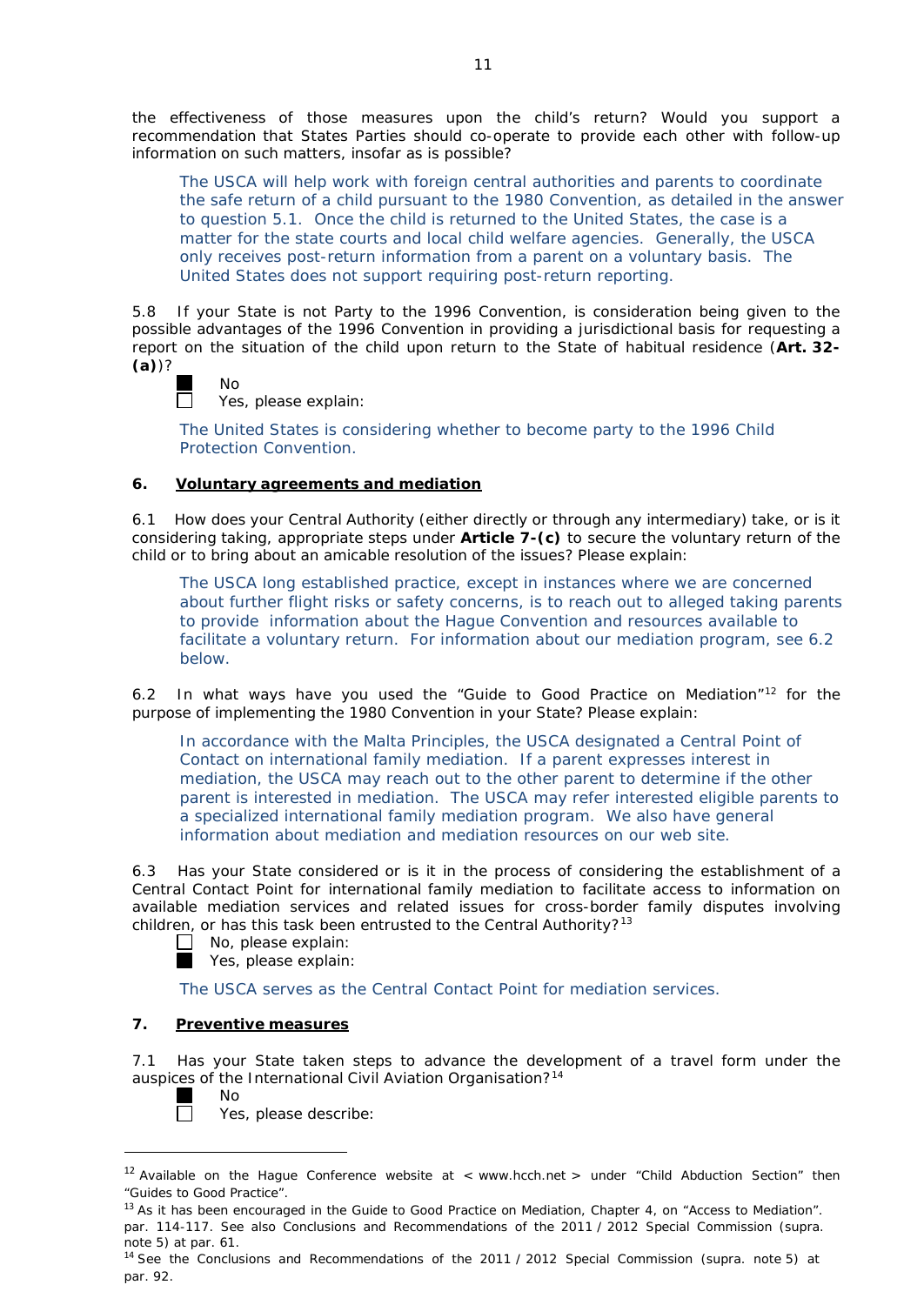7.2 Regardless of whether the International Civil Aviation Organisation adds the development of a travel form to its work programme, would your State support the development of a non-mandatory model travel form under the auspices of the Hague Conference?<br>  $\Box$  Yes



Yes

No, please explain:

The USCA does not consider this topic a proper Private International Law matter nor do we think that this is the best use of limited Hague Conference resources, for the reasons discussed in 2012.

## **8. The Guide to Good Practice under the 1980 Convention**

8.1 In what ways have you used the Parts of the Guide to Good Practice<sup>[15](#page-9-0)</sup> to assist in implementing for the first time, or improving the practical operation of, the 1980 Convention in your State?

a. Part I on Central Authority Practice. Please explain:

The USCA finds all of the guides to good practice to be extremely helpful. The USCA uses the guides to help inform our policy decisions. The USCA also uses the guides as a common ground when discussing issues with other central authorities. Referring to relevant portions of the guides to good practice is always helpful in starting or focusing a dialogue on a specific issue. Finally, the guides to good practice have been referenced in U.S. Supreme Court decisions in the United States.

b. Part II on Implementing Measures. Please explain:

See 8.1(a)

c. Part III on Preventive Measures. Please explain:

See 8.1(a)

d. Part IV on Enforcement. Please explain:

See 8.1(a)

8.2 How have you ensured that the relevant authorities in your State have been made aware of, and have had access to, the Guide to Good Practice?

We have links to the Hague Permanent Bureau's Section on Child Abduction on the USCA's website, which includes all of the Guides to Good Practice.

8.3 Do you have any other comments about any Part of the Guide to Good Practice?

## **9. Publicity and debate concerning the 1980 Convention**

9.1 Has the 1980 Convention given rise to (a) any publicity (positive or negative) in your State, or (b) any debate or discussion in your national parliament or its equivalent?

No

 $\perp$ m

Yes, please indicate the outcome of this debate or discussion, if any:

The 1980 Convention, international parental child abduction generally, and individual cases of abduction regularly receive publicity from and discussion by the United States Congress and its members, as well as news organizations, advocacy groups, academic institutions, and non-profits.

<span id="page-9-0"></span>9.2 By what methods does your State disseminate information to the public about the 1980 Convention?

The United States disseminates information to the public about the 1980 Convention through a variety of methods, including but not limited to, the publication of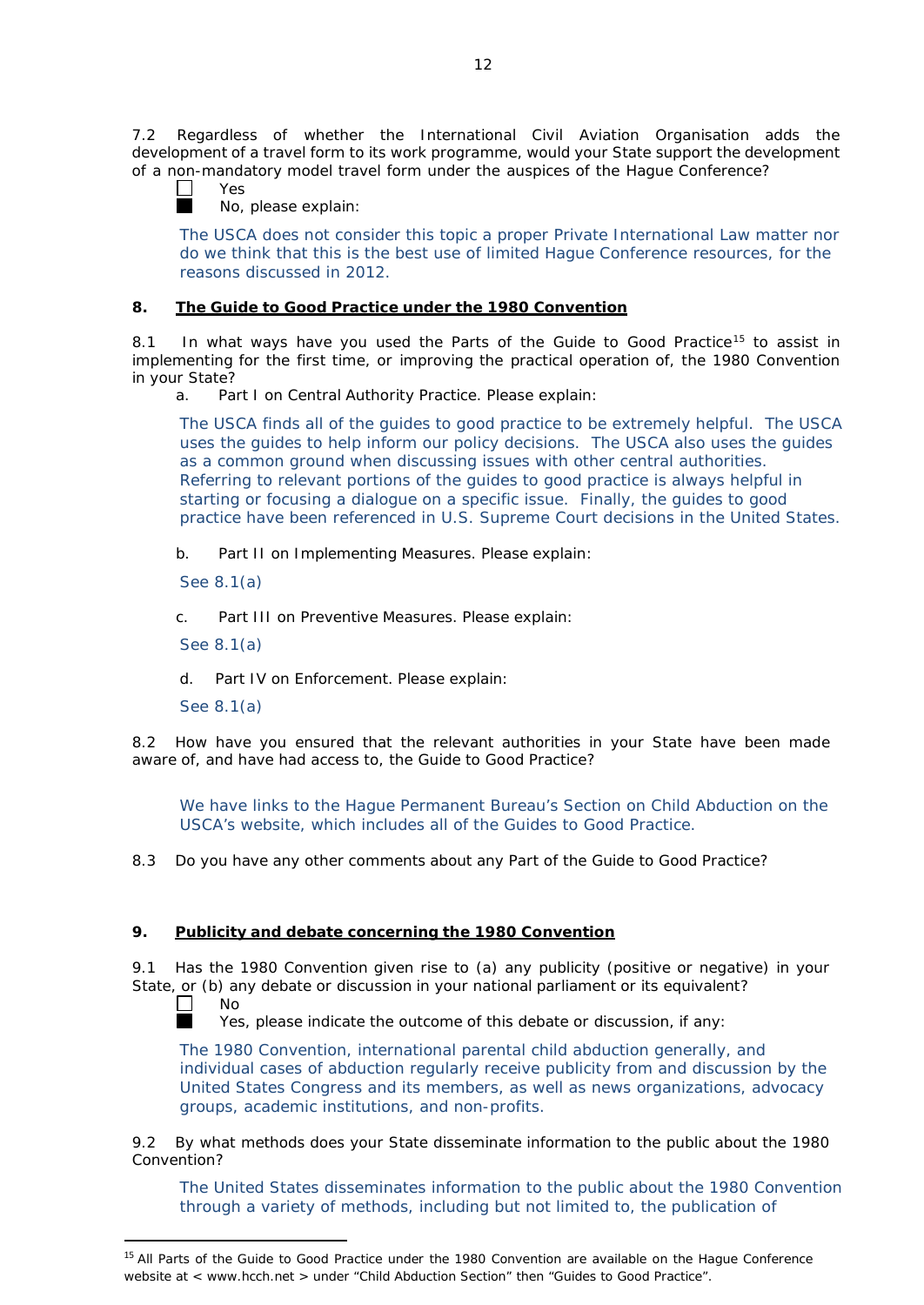information on public websites, presentations and other types of outreach to various stakeholders and parties such as parents, judges, attorneys, law enforcement, Congress, and public and private organizations.

## **PART IV: TRANSFRONTIER ACCESS / CONTACT AND INTERNATIONAL FAMILY RELOCATION**

#### **10. Transfrontier access / contact[16](#page-10-0)**

10.1 Since the 2011 / 2012 Special Commission, have there been any significant developments in your State regarding Central Authority practices, legislation, procedural rules or case law applicable in cases of transfrontier contact / access?

No П

Yes, please explain:

10.2 Please indicate any important developments in your State, since the 2011 / 2012 Special Commission, in the interpretation of **Article 21** of the 1980 Convention.

#### None

10.3 What problems have you experienced, if any, as regards co-operation with other States in respect of:

a. the granting or maintaining of access rights;

N/A

b. the effective exercise of rights of access; and

N/A

c. the restriction or termination of access rights.

N/A

 $\overline{\phantom{a}}$ 

Please provide case examples where possible.

10.4 In what ways have you used the "General Principles and Guide to Good Practice on Transfrontier Contact Concerning Children"<sup>[17](#page-10-1)</sup> to assist in transfrontier contact / access cases in your State? Can you suggest any further principles of good practice?

We have links to the Hague Permanent Bureau's Section on Child Abduction on the USCA's website, which includes the Guides to Good Practice, and the USCA refers to it as needed.

### **11. International family relocation[18](#page-10-2)**

11.1 Since the 2011 / 2012 Special Commission, have there been any significant developments in your State regarding the legislation, procedural rules or case law applicable to international family relocation? Where possible, please explain these developments in the legislation, procedural rules or case law:

International family relocation is beyond the scope of the Convention. Accordingly, the USCA does not collect information or data on international family relocation. Decisions concerning international family relocation are made by state court judges

<span id="page-10-0"></span><sup>16</sup> See the Conclusions and [Recommendations](https://assets.hcch.net/upload/concl28sc5_e.pdf) of the 2006 Special Commission (*supra.* note 5) at paras 1.7.1 to 1.7.3.

<span id="page-10-1"></span><sup>&</sup>lt;sup>17</sup> Available on the Hague Conference website at < [www.hcch.ne](http://www.hcch.net/)t > under "Child Abduction Section" then

<span id="page-10-2"></span><sup>&</sup>quot;Guides to Good Practice".<br><sup>18</sup> See the Conclusions and Recommendations of the 2006 Special Commission meeting at paras 1.7.4 to 1.7.5: *"*1.7.4 The Special Commission concludes that parents, before they move with their children from one country to another, should be encouraged not to take unilateral action by unlawfully removing a child but to make appropriate arrangements for access and contact preferably by agreement, particularly where one parent intends to remain behind after the move.

<sup>1.7.5</sup> The Special Commission encourages all attempts to seek to resolve differences among the legal systems so as to arrive as far as possible at a common approach and common standards as regards relocation."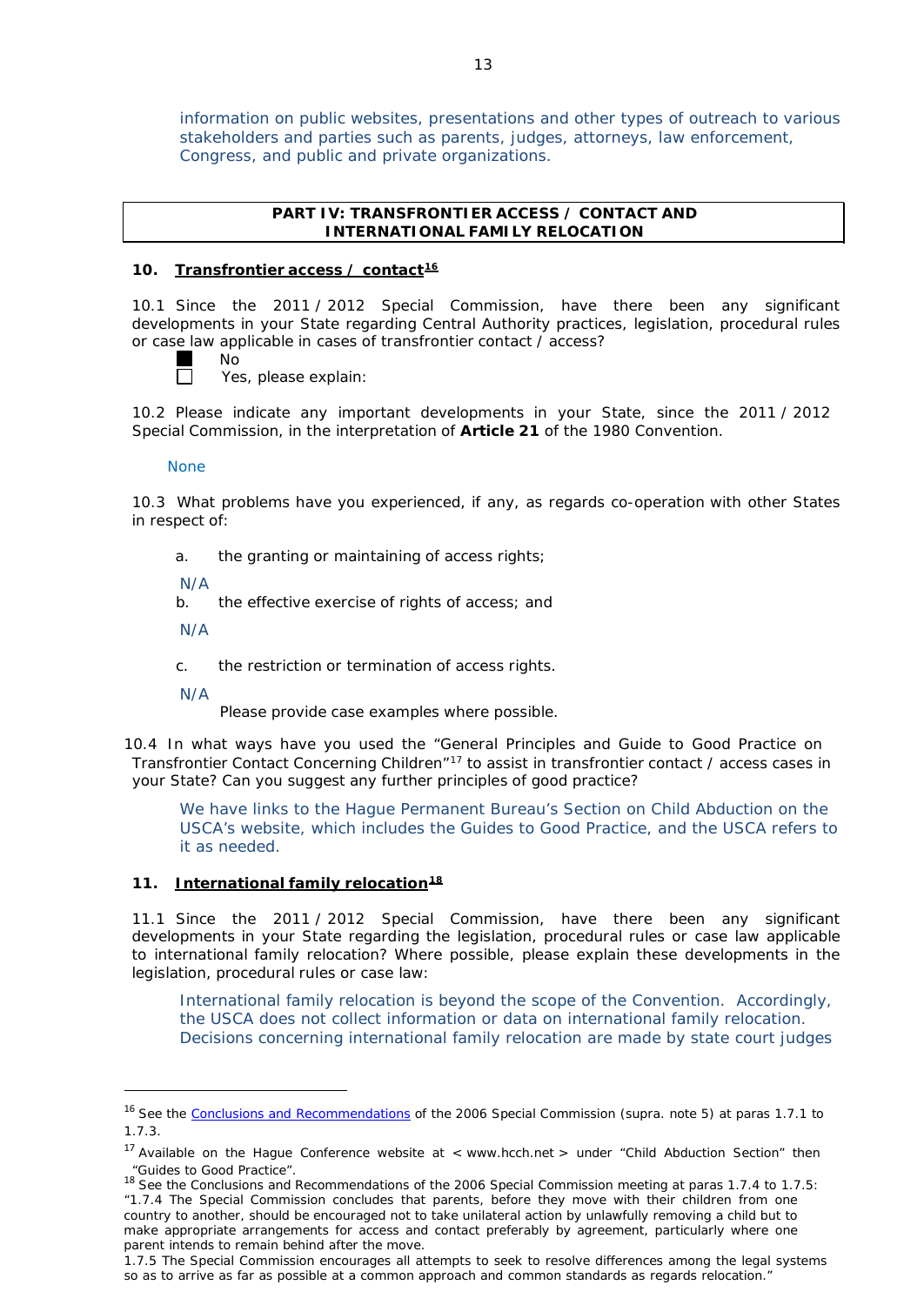based upon the relevant state's statutory law and appellate court decisions.

### **PART V: NON-CONVENTION CASES AND NON-CONVENTION STATES**

### **12. Non-Convention cases and non-Convention States**

12.1 Are there any States that you would particularly like to see become a State Party to the 1980 Convention? If so, what steps would you suggest could be taken to promote the Convention and encourage ratification of, or accession to, the Convention in those States? Please explain:

The United States views the Convention as one of the best available tools for preventing and addressing international parental child abduction. The USCA encourages all countries that have the ability to successfully implement the Convention to accede to or ratify the Convention.

12.2 Are there any States which are not Parties to the 1980 Convention or not Members of the Hague Conference that you would like to see invited to the Special Commission meeting in 2017?

The United States would welcome the attendance at the Special Commission of any State that is seriously considering becoming party to the Convention.

*The "Malta Process"[19](#page-11-0)*

12.2 In relation to the "Malta Process":

a. Do you have any comment to make on the "Principles for the Establishment of Mediation Structures in the context of the Malta Process" and the accompanying Explanatory Memorandum?[20](#page-11-1)

The United States supports the Malta Principles.

b. Have any steps been taken towards the implementation of the Malta Principles in your State and the designation of a Central Contact Point, in order to better address

<span id="page-11-0"></span><sup>&</sup>lt;sup>19</sup> The "Malta Process" is a dialogue between certain States Parties to the 1980 and 1996 Conventions and certain States which are not Parties to either Convention, with a view to securing better protection for cross- border rights of contact of parents and their children and addressing the problems posed by international abduction between the States concerned. For further information see the Hague Conference website at < [www.hcch.net](http://www.hcch.net/) > under "Child Abduction Section" then "Judicial Seminars on the International Protection of Children".

<span id="page-11-1"></span><sup>&</sup>lt;sup>20</sup> The Principles and Explanatory Memorandum were circulated to all Hague Conference Member States and all States participating in the Malta Process in November 2010. They are available on the Hague Conference website at < [www.hcch.net](http://www.hcch.net/) > under "Child Abduction Section" then "Judicial Seminars on the International Protection of Children".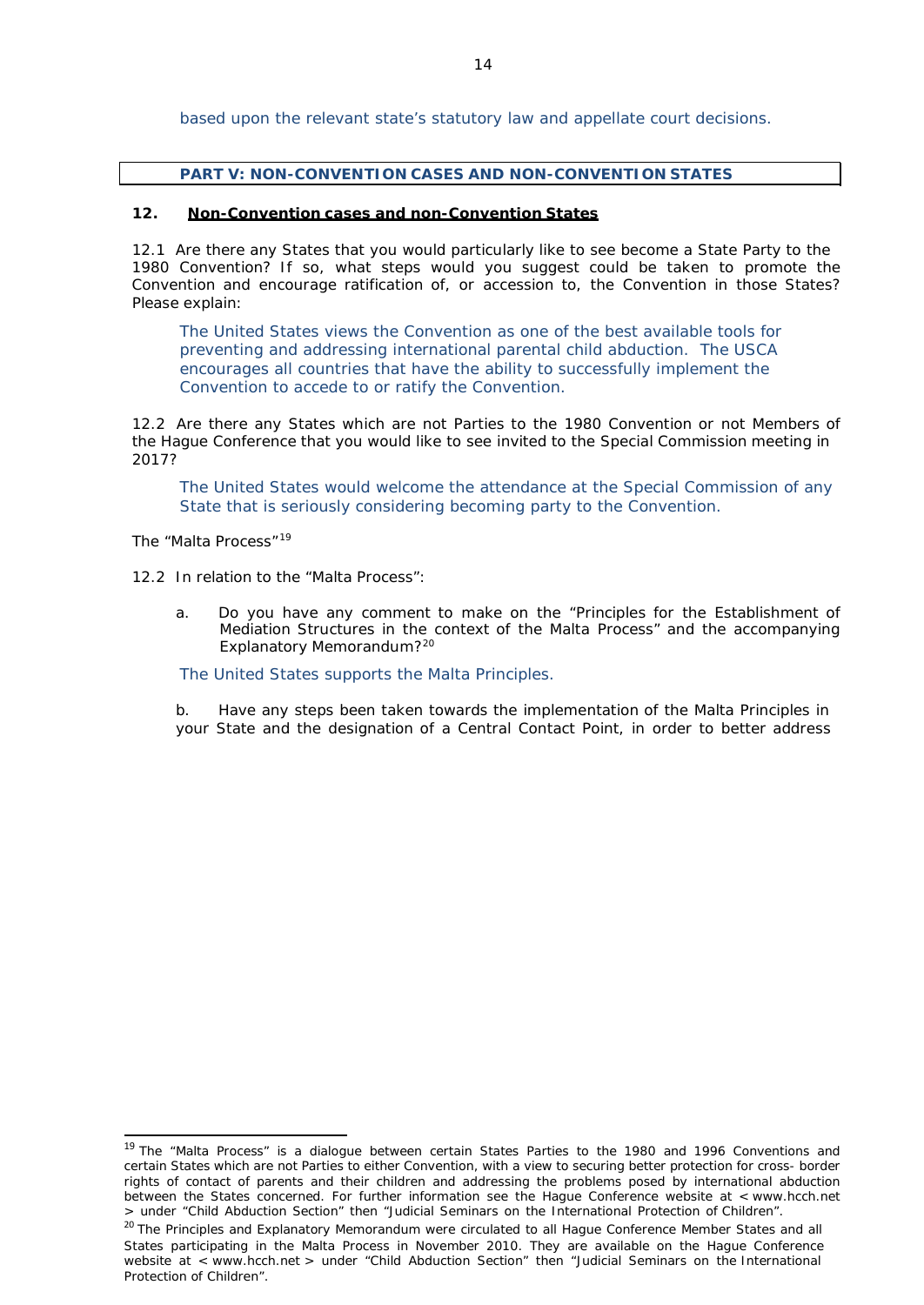cross-border family disputes over children involving States that are not a party to the 1980 and 1996 Hague Conventions?

No

Yes, please explain:

The United States appointed a Central Contact Point for international family mediation. The USCA provides general information about mediation and mediation resources on our web site.

c. What is your view as to the future of the "Malta Process"?

If it is to continue, the United States hopes that the Malta Process focuses on encouraging new countries to become party to the 1980 and/or 1996 Conventions.

### **PART VI: TRAINING AND EDUCATION AND THE TOOLS, SERVICES AND SUPPORT PROVIDED BY THE PERMANENT BUREAU**

## **13. Training and education**

13.1 Can you give details of any training sessions / conferences organised in your State to support the effective functioning of the 1980 Convention, and the influence that such sessions / conferences have had?

Both the USCA and the U.S. Hague Network Judges participate in judicial trainings that often allow for a large number of judges to be educated about the Convention, and the USCA's role in Convention cases. Our Network Judges provide formal and informal training and mentoring of judges in the United States. When the USCA provides training to judges and lawyers, we give them resources on preventative measures and stress the role they can play to prevent abduction cases. The USCA also participates, upon request, in various conferences for interested legal associations, including the International Academy of Family Lawyers, the American Academy of Matrimonial Lawyers, and the American Bar Association. The USCA has also organized trainings for lawyers to help encourage their participation in the Hague Convention Attorney Network. At one such training, over 60 lawyers participated via digital video conference in several locations throughout the United States. This helps to expand the Hague Convention Attorney Network and to support the attorneys handling Convention cases in the United States.

## **14. The tools, services and support provided by the Permanent Bureau**

### *In general*

14.1 Please comment or state your reflections on the specific tools, services and support provided by the Permanent Bureau to assist with the practical operation of the 1980 and 1996 Conventions, including:

a. The Country Profile available under the Child Abduction Section.

We regularly use the country profiles to learn about procedures in other countries.

b. INCADAT (the international child abduction database, available at

< [www.incadat.com](http://www.incadat.com/) >).

The USCA is aware that INCADAT can be a good resource for people looking for information on Convention cases in other countries. However, it should not be used alone. Other databases that include legal opinions might provide information on cases not included in INCADAT as well as copies of the opinions themselves.

c. *The Judges' Newsletter* on International Child Protection - the publication of the Hague Conference on Private International Law which is available online for free;<sup>[21](#page-12-0)</sup>

We understand that the Judges' Newsletters may be helpful, but recognize the

<span id="page-12-0"></span><sup>&</sup>lt;sup>21</sup> Available on the Hague Conference website at < [www.hcch.ne](http://www.hcch.net/)t > under "Child Abduction Section" and "Judges' Newsletter on International Child Protection". For some volumes of *The Judges' Newsletter*, it is possible to download individual articles as required.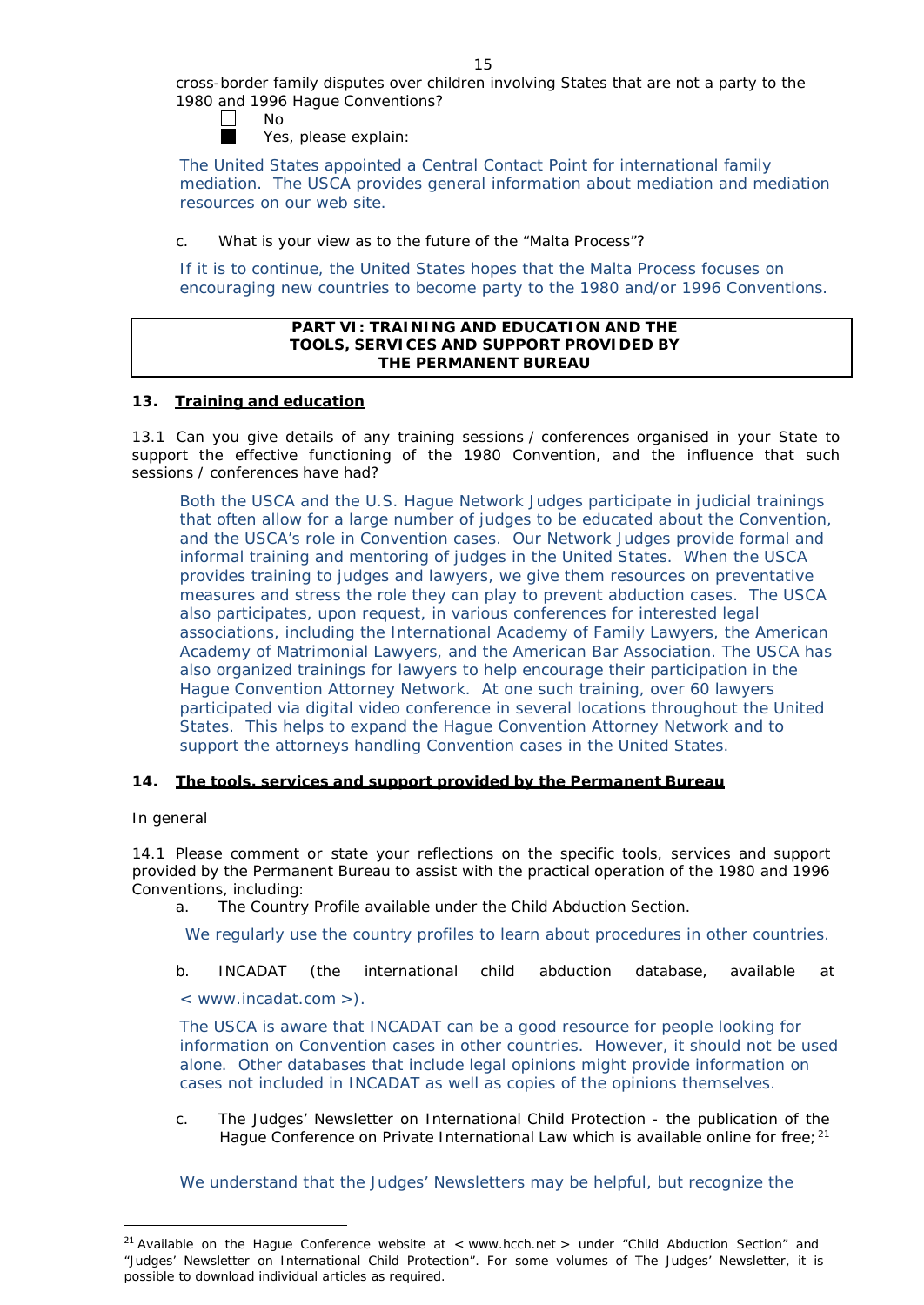limited resources of the Hague Conference.

d. The specialised "Child Abduction Section" of the Hague Conference website

 $(<$  [www.hcch.net](http://www.hcch.net/) >);

We find the Hague Conference's website to be very helpful as a centralized location to find information on the Convention. In particular, the status table, news about upcoming events, and links to publications prove very useful.

e. INCASTAT (the database for the electronic collection and analysis of statistics on the 1980 Convention):  $22$ 

Please see answer to Question 3.10

f. Providing technical assistance and training to States Parties regarding the practical operation of the 1980 and 1996 Conventions.[23](#page-13-1) Such technical assistance and training may involve persons visiting the Permanent Bureau or, alternatively, may involve the Permanent Bureau organising, or providing assistance with organising, national and international judicial and other seminars and conferences concerning the Convention(s) and participating in such conferences;

We appreciate the Permanent Bureau's organization and support for technical assistance, including the work of the regional offices. The United States participates in many of the trainings and conferences that are organized by the Permanent Bureau and believes that they are useful.

- g. Encouraging wider ratification of, or accession to, the Convention(s), including educating those unfamiliar with the Convention(s);  $24$
- Yes, we believe such efforts are useful.
- h. Supporting communications between Central Authorities, including maintaining their contact details updated on the HCCH website;
- Yes, we believe such efforts are useful.
- i. Supporting communications among Hague Network Judges and between Hague Network Judges and Central Authorities, including maintaining a confidential database of up-to-date contact details of Hague Network Judges

We very much appreciate conferences on the model of the Panama Inter-American Conference, where central authorities and judges have the opportunity to interact with one another. While we support efforts to facilitate communications between the judiciary and central authorities, it is important to remember that central authorities make policy while the judiciary applies the law to particular cases.

### *Other*

- 14.2 What other measures or mechanisms would you recommend:
	- a. To improve the monitoring of the operation of the Conventions;

We find the Permanent Bureau's technical assistance extremely valuable, specifically regional conferences, international conferences, and the work of the regional offices.

b. To assist States in meeting their Convention obligations; and

See answer to 14.2(a)

c. To evaluate whether serious violations of Convention obligations have occurred?

<span id="page-13-0"></span><sup>&</sup>lt;sup>22</sup> Further information is available via the Hague Conference website at < [www.hcch.ne](http://www.hcch.net/)t > under "Child Abduction Section" then "INCASTAT".

<span id="page-13-1"></span><sup>&</sup>lt;sup>23</sup> Such technical assistance may be provided to judges, Central Authority personnel and / or other professionals involved with the practical operation of the Convention(s).

<span id="page-13-2"></span><sup>&</sup>lt;sup>24</sup> Which again may involve State delegates and others visiting the Permanent Bureau or, alternatively, may involve the Permanent Bureau organising, or providing assistance with organising, national and international judicial and other seminars and conferences concerning the Convention(s) and participating in such conferences.